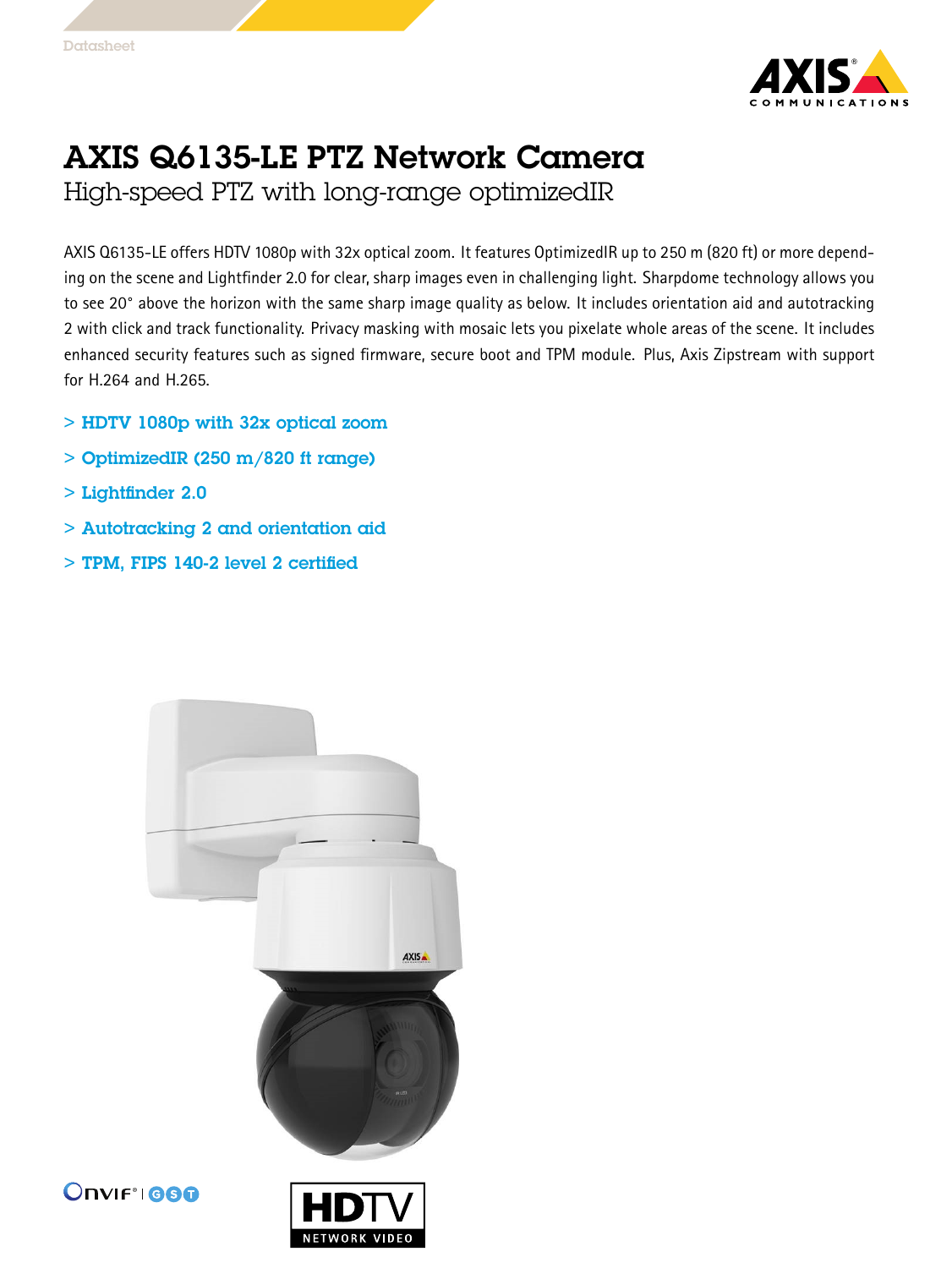## AXIS Q6135-LE PTZ Network Camera

| Models                                   | AXIS Q6135-LE 50 Hz<br>AXIS 06135-LE 60 Hz                                                                                                                                                                                                                                                                                                                                                                                                                                                                                                                                                                          |
|------------------------------------------|---------------------------------------------------------------------------------------------------------------------------------------------------------------------------------------------------------------------------------------------------------------------------------------------------------------------------------------------------------------------------------------------------------------------------------------------------------------------------------------------------------------------------------------------------------------------------------------------------------------------|
| Camera                                   |                                                                                                                                                                                                                                                                                                                                                                                                                                                                                                                                                                                                                     |
| Image sensor                             | 1/2.8" Progressive scan CMOS                                                                                                                                                                                                                                                                                                                                                                                                                                                                                                                                                                                        |
| Lens                                     | Varifocal, 4.3-137.6 mm, F1.4 - 4.0<br>Horizontal field of view: 58.3°-2.4°<br>Vertical field of view: 34.9°-1.3°<br>Autofocus, auto-iris                                                                                                                                                                                                                                                                                                                                                                                                                                                                           |
| Day and night                            | Automatically removable infrared-cut filter                                                                                                                                                                                                                                                                                                                                                                                                                                                                                                                                                                         |
| Minimum<br>illumination                  | Color: 0.09 lux at 30 IRE F1.4<br>B/W: 0.008 lux at 30 IRE F1.4, 0 lux with IR illumination on<br>Color: 0.06 lux at 50 IRE F1.4<br>B/W: 0.01 lux at 50 IRE F1.4, 0 lux with IR illumination on                                                                                                                                                                                                                                                                                                                                                                                                                     |
| Shutter speed                            | 1/66500 s to 2s                                                                                                                                                                                                                                                                                                                                                                                                                                                                                                                                                                                                     |
| Pan/Tilt/Zoom                            | Pan: 360° endless, 0.05°-700°/s<br>Tilt: +20 to -90°, $0.05^{\circ}$ -500°/s<br>Zoom: 32x optical, 12x digital, total 384x zoom<br>Nadir flip, 256 preset positions, tour recording, quard tour,<br>control queue, on-screen directional indicator, orientation aid<br>PTZ, set new pan 0°, adjustable zoom speed, speed dry                                                                                                                                                                                                                                                                                        |
| Video                                    |                                                                                                                                                                                                                                                                                                                                                                                                                                                                                                                                                                                                                     |
| Video<br>compression                     | H.264 (MPEG-4 Part 10/AVC) Baseline, Main and High Profiles<br>H.265 (MPEG-H Part 2/HEVC) Main Profile<br><b>Motion JPEG</b>                                                                                                                                                                                                                                                                                                                                                                                                                                                                                        |
| <b>Resolution</b>                        | 1920x1080p (HDTV 1080p) to 320x180                                                                                                                                                                                                                                                                                                                                                                                                                                                                                                                                                                                  |
| Frame rate                               | Up to 50/60 fps (50/60 Hz) in 1080p                                                                                                                                                                                                                                                                                                                                                                                                                                                                                                                                                                                 |
| Video streaming                          | Multiple, individually configurable streams in H.264, H.265 and<br>Motion JPEG<br>Axis Zipstream technology in H.264 and H.265<br>Controllable frame rate and bandwidth<br>VBR/ABR/MBR H.264/H.265                                                                                                                                                                                                                                                                                                                                                                                                                  |
| lmage settings                           | Compression, saturation, brightness, sharpness, contrast, local<br>contrast, white balance, exposure control, exposure zones,<br>Forensic WDR: Up to 120 dB depending on scene, defogging,<br>day/night shift level, tone mapping, fine tuning of low-light<br>behavior, rotation: 0°, 180°, text and image overlay, image freeze<br>on PTZ, electronic image stabilization (EIS), scene profiles, 32<br>individual polygon privacy masks                                                                                                                                                                           |
| <b>Network</b>                           |                                                                                                                                                                                                                                                                                                                                                                                                                                                                                                                                                                                                                     |
| Security                                 | Password protection, IP address filtering, HTTPS <sup>a</sup> encryption,<br>IEEE 802.1x (EAP-TLS) <sup>a</sup> network access control, Digest<br>authentication, User access log, Centralized Certificate<br>Management, Brute force delay protection, signed firmware,<br>secure boot, protection of cryptographic keys with FIPS 140-2<br>certified TPM 2.0 module                                                                                                                                                                                                                                               |
| Supported<br>protocols                   | IPv4, IPv6 USGv6, HTTP, HTTPS <sup>a</sup> , HTTP/2, SSL/TLS <sup>a</sup> , QoS Layer 3<br>DiffServ, FTP, CIFS/SMB, SMTP, Bonjour, UPnPTM, SNMP v1/v2c/v3<br>(MIB-II), DNS, DynDNS, NTP, RTSP, RTP, SRTP, SFTP, TCP, UDP,<br>IGMP, RTCP, ICMP, DHCPv4/v6, ARP, SOCKS, SSH, NTCIP, LLDP,<br>MQTT, Syslog                                                                                                                                                                                                                                                                                                             |
| <b>System integration</b>                |                                                                                                                                                                                                                                                                                                                                                                                                                                                                                                                                                                                                                     |
| Application<br>Programming<br>Interface  | Open API for software integration, including VAPIX <sup>®</sup> and<br>AXIS Camera Application Platform; specifications at axis.com<br>AXIS Video Hosting System (AVHS) with One-Click Connection<br>ONVIF <sup>®</sup> Profile G, ONVIF® Profile S, and ONVIF® Profile T,<br>specification at onvif.org                                                                                                                                                                                                                                                                                                            |
| Event conditions<br><b>Event actions</b> | Analytics<br>Device status: above operating temperature, above or below<br>operating temperature, below operating temperature, fan failure,<br>IP address removed, network lost, new IP address, shock detected,<br>storage failure, system ready, within operating temperature<br>Edge storage: recording ongoing, storage disruption<br>I/O: manual trigger, virtual input<br>PTZ: PTZ malfunctioning, PTZ movement, PTZ preset position<br>reached, PTZ ready, PTZ autotracking<br>Scheduled and recurring: scheduled event<br>Video: live stream open,day/night mode<br>Record video: SD card and network share |
|                                          | Pre- and post-alarm video or image buffering for recording or<br>upload                                                                                                                                                                                                                                                                                                                                                                                                                                                                                                                                             |

|                               | Upload of images or video clips: FTP, SFTP, HTTP, HTTPS, network<br>share, and email<br>Notification: email, HTTP, HTTPS, TCP, and SNMP trap<br>PTZ: PTZ preset, guard tour<br>Overlay text, day/night mode<br>WDR mode<br>IR illumination                                                                                                    |
|-------------------------------|-----------------------------------------------------------------------------------------------------------------------------------------------------------------------------------------------------------------------------------------------------------------------------------------------------------------------------------------------|
| Data streaming                | Event data                                                                                                                                                                                                                                                                                                                                    |
| Built-in<br>installation aids | Pixel counter, leveling quide                                                                                                                                                                                                                                                                                                                 |
| Analytics                     |                                                                                                                                                                                                                                                                                                                                               |
| Compute<br>capabilities       | Machine learning processing unit (MLPU)                                                                                                                                                                                                                                                                                                       |
| AXIS Object<br>Analytics      | Object classes: humans, vehicles<br>Trigger conditions: line crossing, object in area<br>Up to 10 scenarios<br>Metadata visualized with color-coded bounding boxes<br>Polygon include/exclude areas<br>Perspective configuration<br><b>ONVIF Motion Alarm event</b>                                                                           |
| Applications                  | Included<br><b>AXIS Object Analytics</b><br>AXIS Fence Guard, AXIS Motion Guard, AXIS Loitering Guard<br>AXIS Video Motion Detection, Autrotracking 2, Active Gatekeeper<br>Support for AXIS Camera Application Platform enabling<br>installation of third-party applications, see <i>axis.com/acap</i>                                       |
| General                       |                                                                                                                                                                                                                                                                                                                                               |
| Casing                        | IK08, IK10 housing and mounting <sup>b</sup> , IP66- and NEMA 4X-rated<br>Repaintable metal casing (aluminum), hard coated Polycarbonate<br>(PC) clear dome with Sharpdome technology                                                                                                                                                         |
| Sustainability                | PVC free                                                                                                                                                                                                                                                                                                                                      |
| Memory                        | 1024 MB RAM, 512 MB Flash                                                                                                                                                                                                                                                                                                                     |
| Power                         | Axis High PoE midspan 1-port: 100-240 V AC, max 74 W<br>Camera consumption: typical 13.5 W (no IR), max 51 W<br>Axis PoE+ midspan 1-port: 100-240 V AC, max 37 W<br>IEEE 802.3at Type 2 Class 4<br>Camera consumption: typical 13.5 W, max 25 W                                                                                               |
| Connectors                    | RJ45 10BASE-T/100BASE-TX PoE<br>RJ45 Push-pull Connector (IP66)                                                                                                                                                                                                                                                                               |
| <b>IR</b> illumination        | OptimizedIR with power-efficient, long life 850 nm IR LEDs<br>With 30 W midspan: Range of reach 190 m (623 ft) or more<br>depending on the scene<br>With 60 W midspan: Range of reach 250 m (820 ft) or more<br>depending on the scene                                                                                                        |
| Storage                       | Support for microSD/microSDHC/microSDXC card<br>Support for SD card encryption<br>Support for recording to network-attached storage (NAS)<br>For SD card and NAS recommendations see axis.com                                                                                                                                                 |
| Operating<br>conditions       | With 30 W midspan: -30 °C to 50 °C (-22 °F to 122 °F)<br>With 60 W midspan: -50 °C to 50 °C (-58 °F to 122 °F)<br>Maximum temperature according to NEMA TS 2 (2.2.7): 74 °C<br>(165 °F)<br>Arctic Temperature Control: Start-up as low as -40 °C (-40 °F)<br>Humidity 10-100% RH (condensing)                                                 |
| <b>Storage</b><br>conditions  | -40 °C to 70 °C (-40 °F to 158 °F)<br>Humidity 5-95% RH (non-condensing)                                                                                                                                                                                                                                                                      |
| Approvals                     | <b>EMC</b><br>EN 55032 Class A, EN 55035, EN 55024, EN 50121-4, IEC 62236-4,<br>EN 61000-3-2, EN 61000-3-3, EN 61000-6-1, EN 61000-6-2,<br>FCC Part 15 Subpart B Class A, ICES-3(A)/NMB-3(A), VCCI Class A,<br>RCM AS/NZSCISPR32 Class A<br>KC KN32 Class A, KN35<br>Safety                                                                   |
|                               | IEC/EN/UL 62368-1, IEC/EN/UL 60950-22, IEC/EN 62471 risk<br>group 2, IS13252<br>Environment<br>IEC/EN 62262 IK08, IEC/EN 60529 IP66, NEMA 250, Type 4X,<br>NEMA TS 2 (2.2.7-2.2.9), IEC 60068-2-1, IEC 60068-2-2,<br>IEC 60068-2-6, IEC 60068-2-14, IEC 60068-2-27,<br>IEC 60068-2-30, IEC 60068-2-78, ISO4892-2<br>Network<br>NIST SP500-267 |